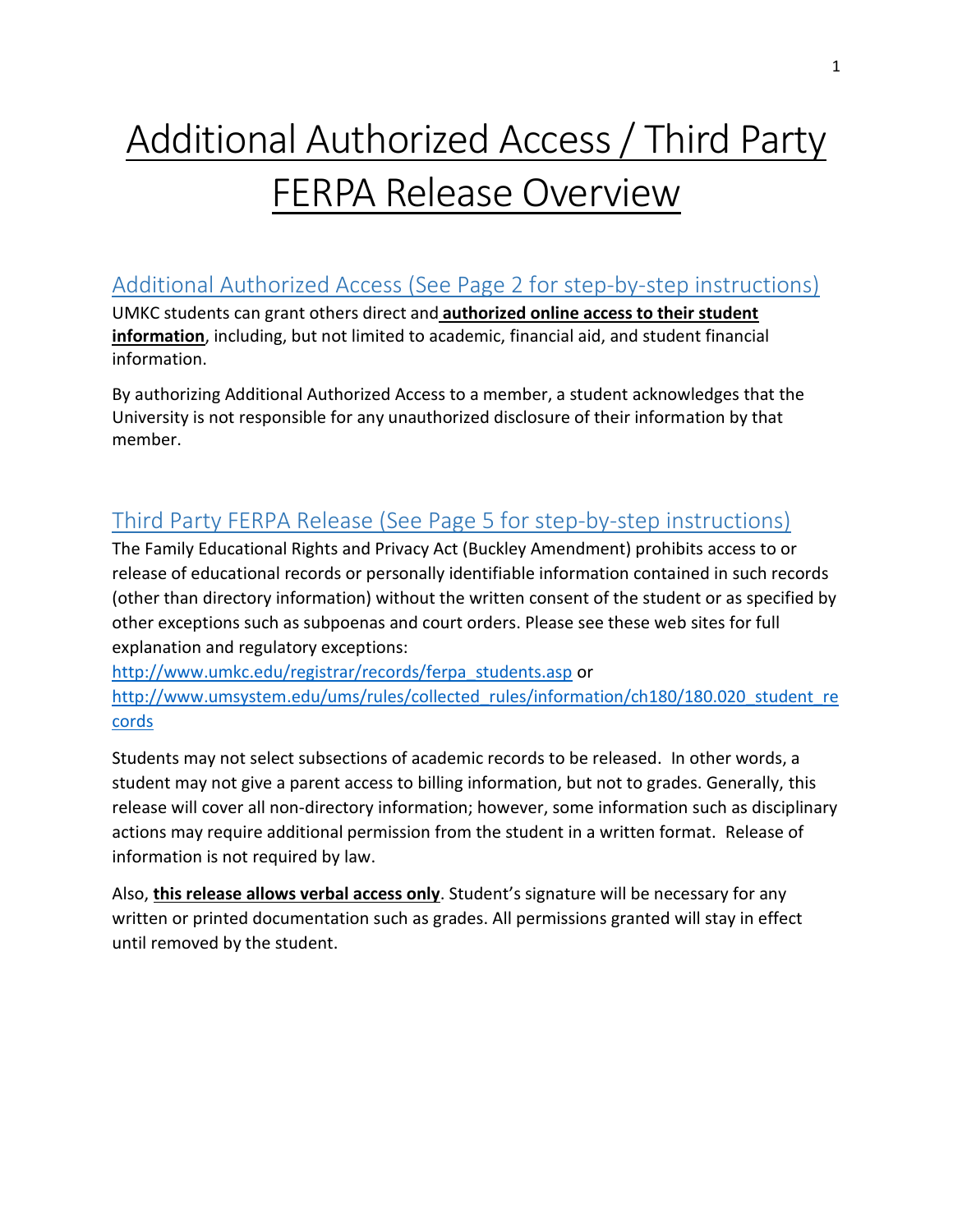## Allow for Additional Authorized Access

#### 1. Navigate to the **Additional Authorized Access** screen.

a. Click on the **Personal Information** tile



**b.** Click on the **Information Privacy** dropdown.



c. Click on **Additional Authorized Access**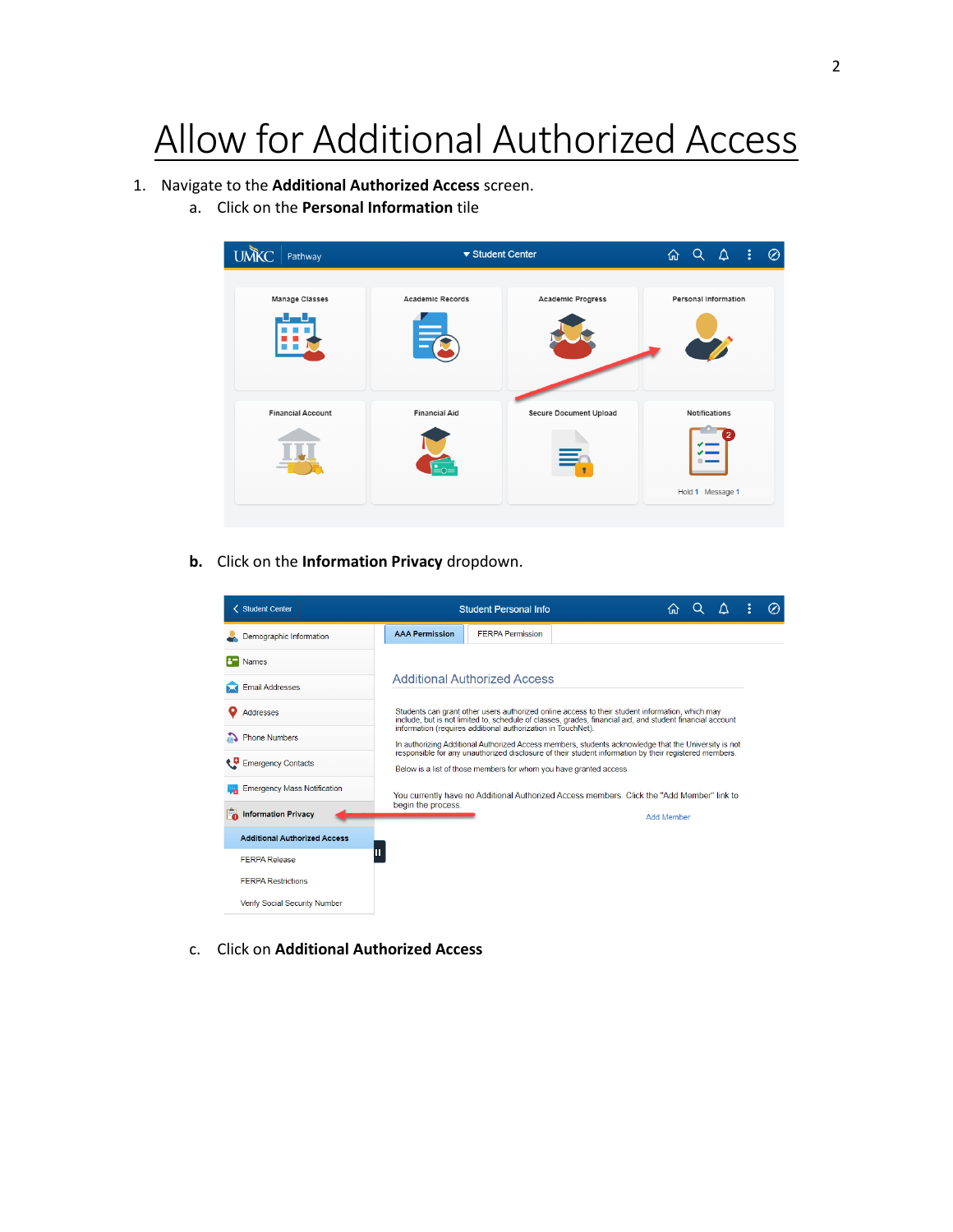| <b>く Student Center</b>                      |                       | <b>Student Personal Info</b>                                                                                                                                                                                                                                                  |                                                                                            |                   |  |  |  | ⊘ |
|----------------------------------------------|-----------------------|-------------------------------------------------------------------------------------------------------------------------------------------------------------------------------------------------------------------------------------------------------------------------------|--------------------------------------------------------------------------------------------|-------------------|--|--|--|---|
| Demographic Information                      | <b>AAA Permission</b> | <b>FERPA Permission</b>                                                                                                                                                                                                                                                       |                                                                                            |                   |  |  |  |   |
| <b>Names</b>                                 |                       |                                                                                                                                                                                                                                                                               |                                                                                            |                   |  |  |  |   |
| <b>Email Addresses</b>                       |                       | <b>Additional Authorized Access</b>                                                                                                                                                                                                                                           |                                                                                            |                   |  |  |  |   |
| <b>Addresses</b>                             |                       | Students can grant other users authorized online access to their student information, which may<br>include, but is not limited to, schedule of classes, grades, financial aid, and student financial account                                                                  |                                                                                            |                   |  |  |  |   |
| <b>Phone Numbers</b>                         |                       | information (requires additional authorization in TouchNet).<br>In authorizing Additional Authorized Access members, students acknowledge that the University is not<br>responsible for any unauthorized disclosure of their student information by their registered members. |                                                                                            |                   |  |  |  |   |
| ŧ۵<br><b>Emergency Contacts</b>              |                       | Below is a list of those members for whom you have granted access.                                                                                                                                                                                                            |                                                                                            |                   |  |  |  |   |
| <b>Emergency Mass Notification</b>           |                       |                                                                                                                                                                                                                                                                               | You currently have no Additional Authorized Access members. Click the "Add Member" link to |                   |  |  |  |   |
| <b>Information Privacy</b><br>F.<br>$\wedge$ | begin the process.    |                                                                                                                                                                                                                                                                               |                                                                                            | <b>Add Member</b> |  |  |  |   |
| <b>Additional Authorized Access</b>          |                       |                                                                                                                                                                                                                                                                               |                                                                                            |                   |  |  |  |   |
| <b>FERPA Release</b>                         |                       |                                                                                                                                                                                                                                                                               |                                                                                            |                   |  |  |  |   |
| <b>FERPA Restrictions</b>                    |                       |                                                                                                                                                                                                                                                                               |                                                                                            |                   |  |  |  |   |
| <b>Verify Social Security Number</b>         |                       |                                                                                                                                                                                                                                                                               |                                                                                            |                   |  |  |  |   |

#### 2. Select **Add Member**

|     | < Student Center                          |                       | <b>Student Personal Info</b>                                                                                                                                                                                                                                                  | 屳                 | Λ | ÷ | Ø |
|-----|-------------------------------------------|-----------------------|-------------------------------------------------------------------------------------------------------------------------------------------------------------------------------------------------------------------------------------------------------------------------------|-------------------|---|---|---|
|     | Demographic Information                   | <b>AAA Permission</b> | <b>FFRPA Permission</b>                                                                                                                                                                                                                                                       |                   |   |   |   |
| la= | <b>Names</b>                              |                       |                                                                                                                                                                                                                                                                               |                   |   |   |   |
|     | <b>Email Addresses</b>                    |                       | <b>Additional Authorized Access</b>                                                                                                                                                                                                                                           |                   |   |   |   |
|     | <b>Addresses</b>                          |                       | Students can grant other users authorized online access to their student information, which may<br>include, but is not limited to, schedule of classes, grades, financial aid, and student financial account                                                                  |                   |   |   |   |
|     | none Numbers                              |                       | information (requires additional authorization in TouchNet).<br>In authorizing Additional Authorized Access members, students acknowledge that the University is not<br>responsible for any unauthorized disclosure of their student information by their registered members. |                   |   |   |   |
|     | Emergency Contacts                        |                       | Below is a list of those members for whom you have granted access.                                                                                                                                                                                                            |                   |   |   |   |
|     | <b>Emergency Mass Notification</b>        |                       | You currently have no Additional Authorized Access members. Click the "Add Member" link to                                                                                                                                                                                    |                   |   |   |   |
|     | <b>To</b> Information Privacy<br>$\wedge$ | begin the process.    |                                                                                                                                                                                                                                                                               | <b>Add Member</b> |   |   |   |
|     | <b>Additional Authorized Access</b>       |                       |                                                                                                                                                                                                                                                                               |                   |   |   |   |
|     | <b>FERPA Release</b>                      | Ш                     |                                                                                                                                                                                                                                                                               |                   |   |   |   |
|     | <b>FFRPA Restrictions</b>                 |                       |                                                                                                                                                                                                                                                                               |                   |   |   |   |
|     | <b>Verify Social Security Number</b>      |                       |                                                                                                                                                                                                                                                                               |                   |   |   |   |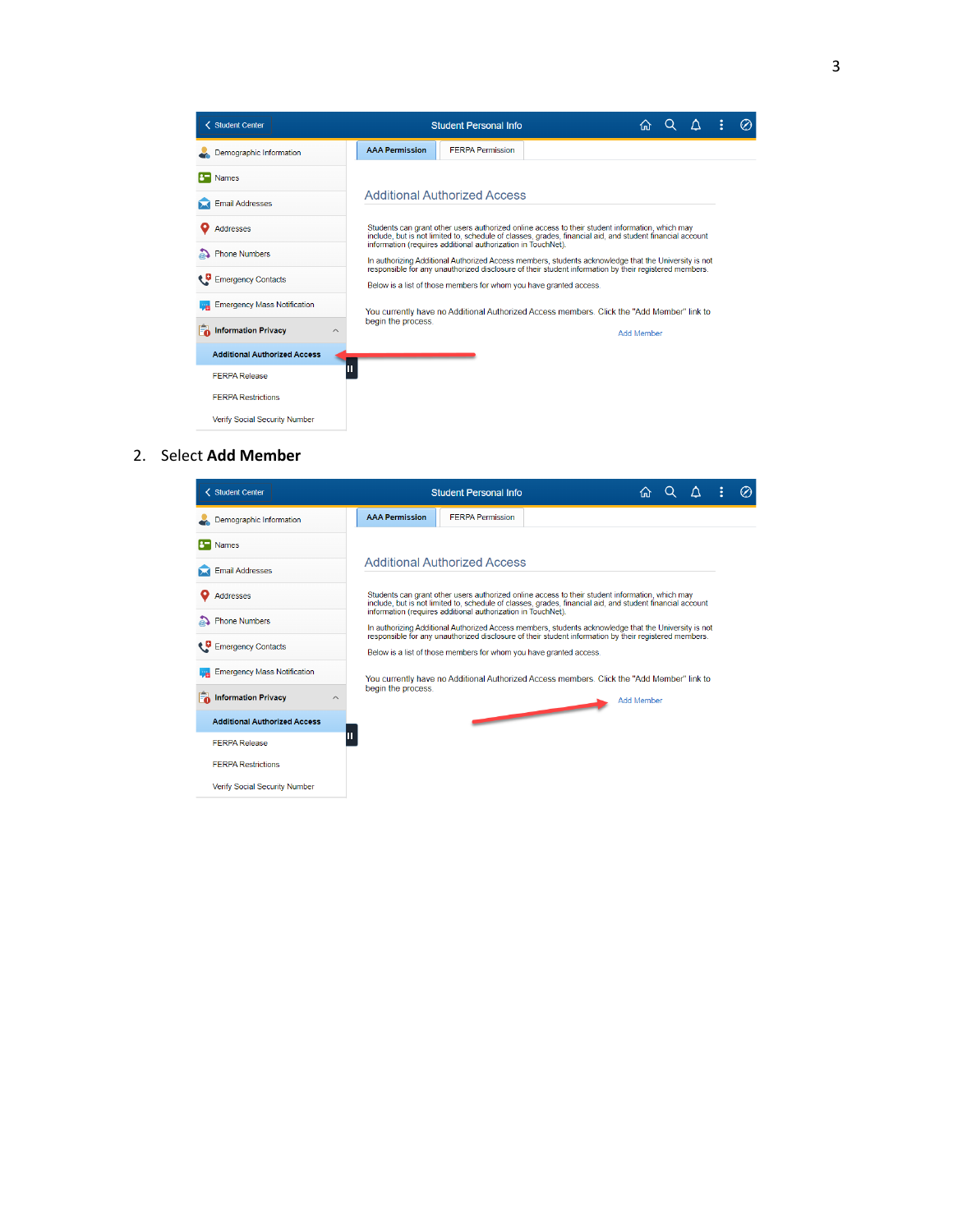3. Fill out the name and e-mail address of the individual you are granting additional authorized access. Then, check the boxes corresponding with the information you would like this individual to have access to. After completing the access information, click save. To learn more about the options, click on "Explain These Options."

| <b>Additional Authorized Access</b> | $1$ of $1$                   |
|-------------------------------------|------------------------------|
|                                     | <b>Delete</b>                |
| <b>Name</b>                         |                              |
| <b>E-Mail Address</b>               |                              |
| <b>Confirm E-Mail</b>               |                              |
| <b>Access Granted</b>               |                              |
| <b>Campus Finances</b>              | <b>Directory Information</b> |
| <b>Academic Information</b>         | <b>Financial Aid</b>         |
| <b>Explain These Options</b>        |                              |
|                                     |                              |
| Add Member                          |                              |
| Save                                |                              |

4. Once access is granted, an e-mail is sent to the address specified in the previous step. The individual receiving the access will choose the link in the e-mail to proceed.



An account for Additional Authorized Access to UMKC student information has been created for you by .

Please follow this link to finish the account setup and create a password: **Additional Authorized Access Account Setup** 

After you have finished the account setup, you will be directed to Pathway where you can access your student's information. You can also access Pathway directly at the following link: **Additional Authorized Access Log-In** 

Please note: For security purposes this link will expire if not used within 24 hours. If the link is expired, you will be directed to the sign-on page. Click the "Forgot Your Password?" link and use the password reset process to regenerate a new link.

Thank you and welcome to the UMKC community!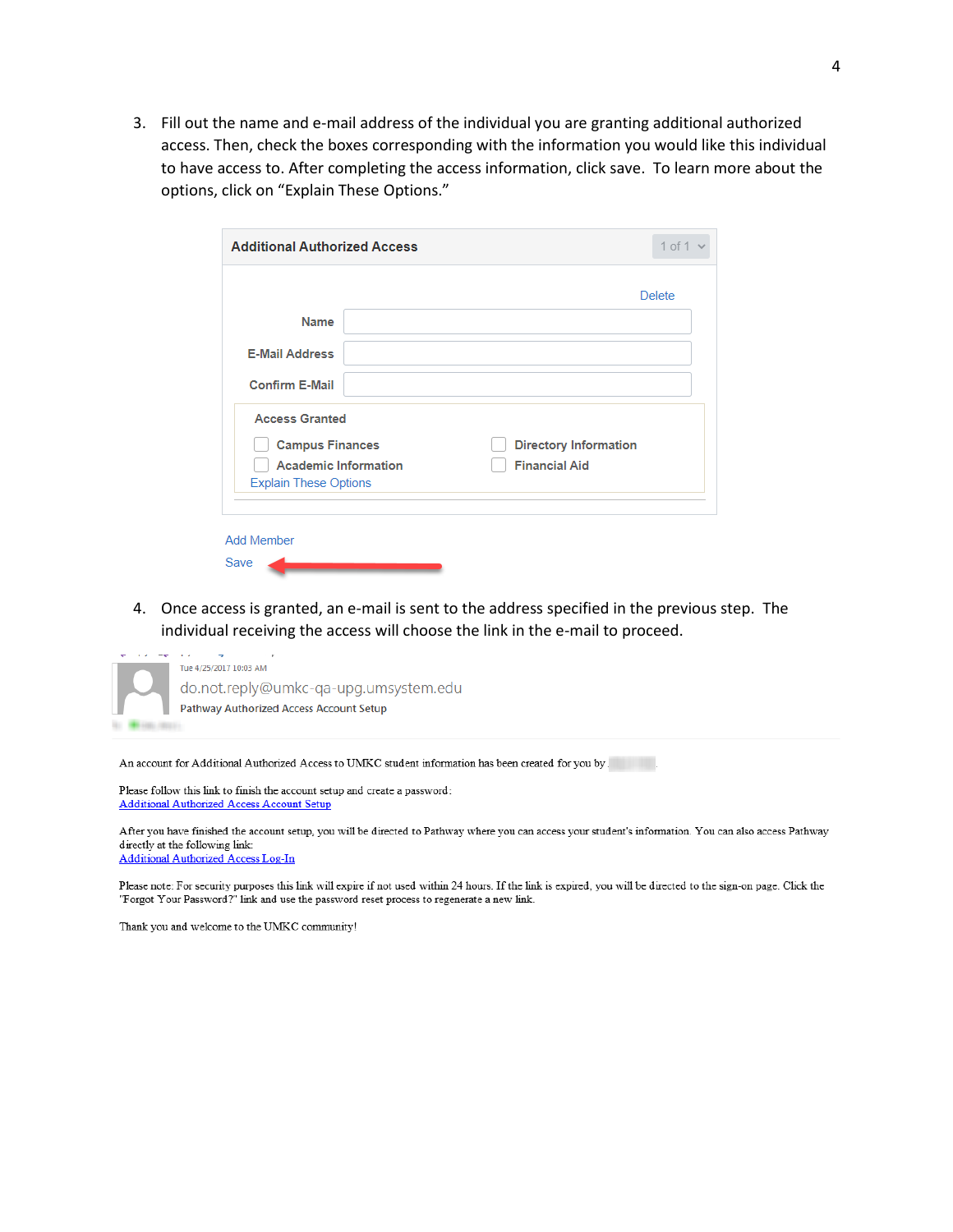5. The individual is directed to set-up their account and password.

| <b>UMKC</b>                                                                                                                                                                                                                     | <b>UM Additional Auth Access</b>                                                                                                                                                                                                   |
|---------------------------------------------------------------------------------------------------------------------------------------------------------------------------------------------------------------------------------|------------------------------------------------------------------------------------------------------------------------------------------------------------------------------------------------------------------------------------|
| <b>Authorized Access Password Setup</b>                                                                                                                                                                                         |                                                                                                                                                                                                                                    |
|                                                                                                                                                                                                                                 | In order to complete the account setup, please create a password for your account. In order to maximize the security of<br>your password, UMKC and UM-System request that you create a password that meets the following criteria: |
| Passwords Cannot:                                                                                                                                                                                                               |                                                                                                                                                                                                                                    |
| • contain spaces<br>- be based on your e-mail address<br>- contain any part of your student's name or userid<br>- contain any symbols other than those listed below                                                             | . be based on a word in the dictionary, or any other UM/campus related term                                                                                                                                                        |
| <b>Passwords Must:</b>                                                                                                                                                                                                          |                                                                                                                                                                                                                                    |
| be 8 - 26 characters long.<br>. contain characters from 3 of the 4 following character sets:<br>o Uppercase letters: (A - Z)<br>o Lowercase letters: (a - z)<br>$o$ Numbers: $(0 - 9)$<br>• Symbols: $(?\, . \_ - \sim += \$!)$ |                                                                                                                                                                                                                                    |
| symbol/numeric substitutions for letters: "\$" for "S", "3" for "e" or "E", etc.                                                                                                                                                | Be creative! Create a password or phrase that is meaningful to you, but no one would be able to guess. Use simple                                                                                                                  |
| Password:                                                                                                                                                                                                                       |                                                                                                                                                                                                                                    |
| <b>Confirm Password:</b>                                                                                                                                                                                                        |                                                                                                                                                                                                                                    |
| <b>Save Your Password</b>                                                                                                                                                                                                       |                                                                                                                                                                                                                                    |

6. They will also be provided a link to the login page. Follow the specified links on the pages if the password is unknown.

| <b>UMKC</b>                         | <b>UM Additional Auth Access</b>                                                   |
|-------------------------------------|------------------------------------------------------------------------------------|
|                                     | Additional Authorized Access Logon. Please enter your e-mail address and password. |
|                                     |                                                                                    |
| <b>E-Mail Address:</b><br>Password: |                                                                                    |
|                                     | Forgot Your Password?<br>Login                                                     |

7. The individual will then be directed to the additional authorized access portal where they will have access to the information granted by the student.

| <b>UMKC</b>                | <b>UM Additional Auth Access</b>                                                                                                                                                       |  |  |
|----------------------------|----------------------------------------------------------------------------------------------------------------------------------------------------------------------------------------|--|--|
| <b>Authorized Access</b>   | <b>Student Privacy Rights</b><br><b>Helpful Links</b><br>Manage My Account                                                                                                             |  |  |
|                            | Sign Out<br><b>Additional Authorized Access</b>                                                                                                                                        |  |  |
|                            | Below is a summary of the access you have been granted by your student, and your student<br>is the only one who can add additional access. Select the links below to view the detailed |  |  |
| information for each area. |                                                                                                                                                                                        |  |  |
|                            |                                                                                                                                                                                        |  |  |
|                            |                                                                                                                                                                                        |  |  |
|                            | <b>Campus Finances</b>                                                                                                                                                                 |  |  |
|                            | <b>Academic Information</b>                                                                                                                                                            |  |  |
|                            | <b>Directory Information</b><br><b>Financial Aid</b>                                                                                                                                   |  |  |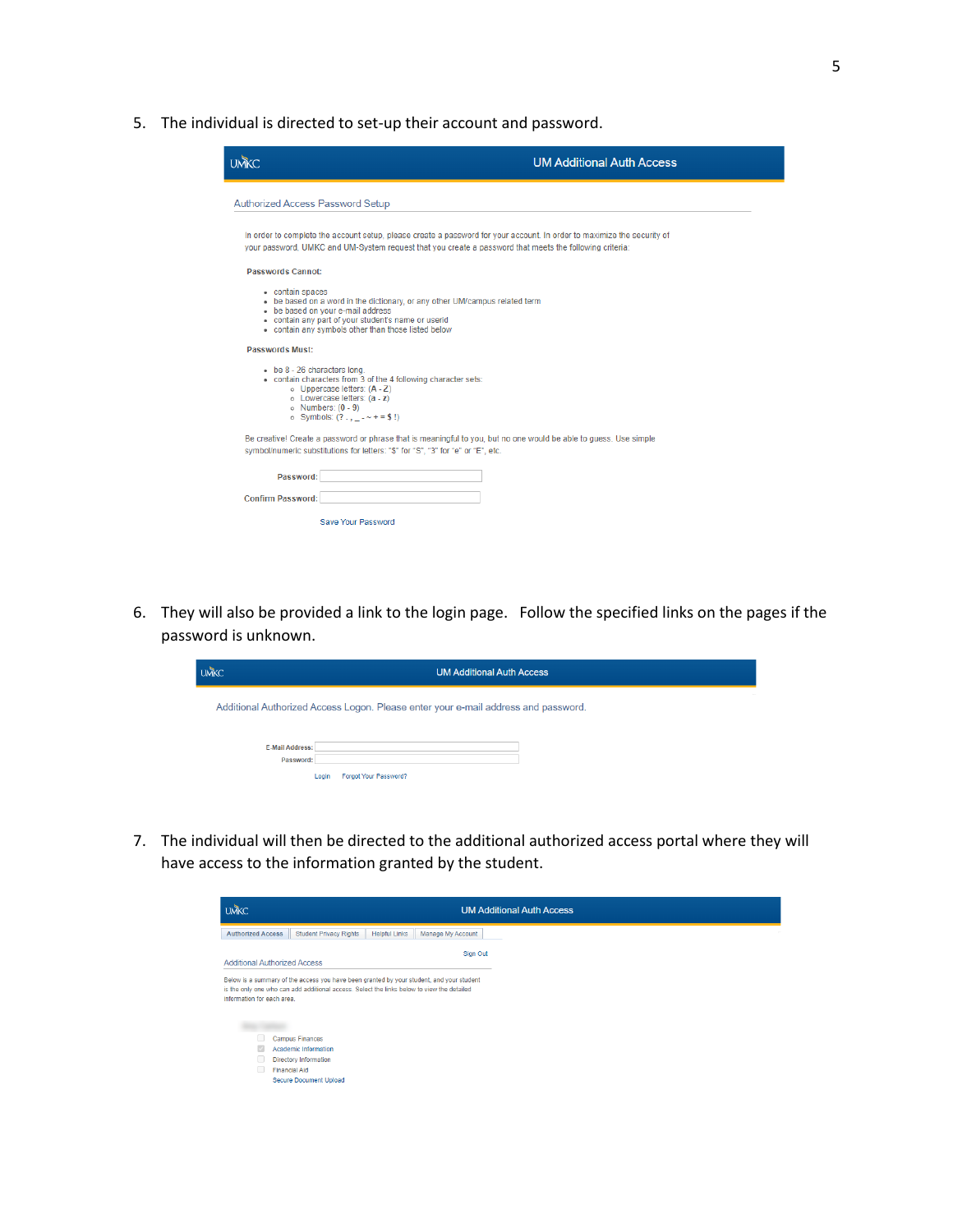## Granting a Third Party FERPA Release

#### 1. Navigate to the **FERPA Permission** screen.

a. Click on the **Personal Information** tile



**b.** Click on the **Information Privacy** dropdown

| < Student Center                    |                                                                                                                                                                                                                                                                                                                                                                                                                                                   | <b>Student Personal Info</b>                                                                                                                                                                                 |  | ናብ                |  |  |  | ⊘ |
|-------------------------------------|---------------------------------------------------------------------------------------------------------------------------------------------------------------------------------------------------------------------------------------------------------------------------------------------------------------------------------------------------------------------------------------------------------------------------------------------------|--------------------------------------------------------------------------------------------------------------------------------------------------------------------------------------------------------------|--|-------------------|--|--|--|---|
| Demographic Information             | <b>AAA Permission</b>                                                                                                                                                                                                                                                                                                                                                                                                                             | <b>FFRPA Permission</b>                                                                                                                                                                                      |  |                   |  |  |  |   |
| <b>Names</b>                        |                                                                                                                                                                                                                                                                                                                                                                                                                                                   |                                                                                                                                                                                                              |  |                   |  |  |  |   |
| <b>Email Addresses</b>              |                                                                                                                                                                                                                                                                                                                                                                                                                                                   | <b>Additional Authorized Access</b>                                                                                                                                                                          |  |                   |  |  |  |   |
| <b>Addresses</b>                    |                                                                                                                                                                                                                                                                                                                                                                                                                                                   | Students can grant other users authorized online access to their student information, which may<br>include, but is not limited to, schedule of classes, grades, financial aid, and student financial account |  |                   |  |  |  |   |
| <b>Phone Numbers</b><br>ക           | information (requires additional authorization in TouchNet).<br>In authorizing Additional Authorized Access members, students acknowledge that the University is not<br>responsible for any unauthorized disclosure of their student information by their registered members.<br>Below is a list of those members for whom you have granted access.<br>You currently have no Additional Authorized Access members. Click the "Add Member" link to |                                                                                                                                                                                                              |  |                   |  |  |  |   |
| <b>Emergency Contacts</b><br>ę۵     |                                                                                                                                                                                                                                                                                                                                                                                                                                                   |                                                                                                                                                                                                              |  |                   |  |  |  |   |
| <b>Emergency Mass Notification</b>  |                                                                                                                                                                                                                                                                                                                                                                                                                                                   |                                                                                                                                                                                                              |  |                   |  |  |  |   |
| <b>Information Privacy</b>          | begin the process.                                                                                                                                                                                                                                                                                                                                                                                                                                |                                                                                                                                                                                                              |  | <b>Add Member</b> |  |  |  |   |
| <b>Additional Authorized Access</b> |                                                                                                                                                                                                                                                                                                                                                                                                                                                   |                                                                                                                                                                                                              |  |                   |  |  |  |   |
| Ш<br><b>FFRPA Release</b>           |                                                                                                                                                                                                                                                                                                                                                                                                                                                   |                                                                                                                                                                                                              |  |                   |  |  |  |   |
| <b>FFRPA Restrictions</b>           |                                                                                                                                                                                                                                                                                                                                                                                                                                                   |                                                                                                                                                                                                              |  |                   |  |  |  |   |
| Verify Social Security Number       |                                                                                                                                                                                                                                                                                                                                                                                                                                                   |                                                                                                                                                                                                              |  |                   |  |  |  |   |

c. Click on the **FERPA Release** link